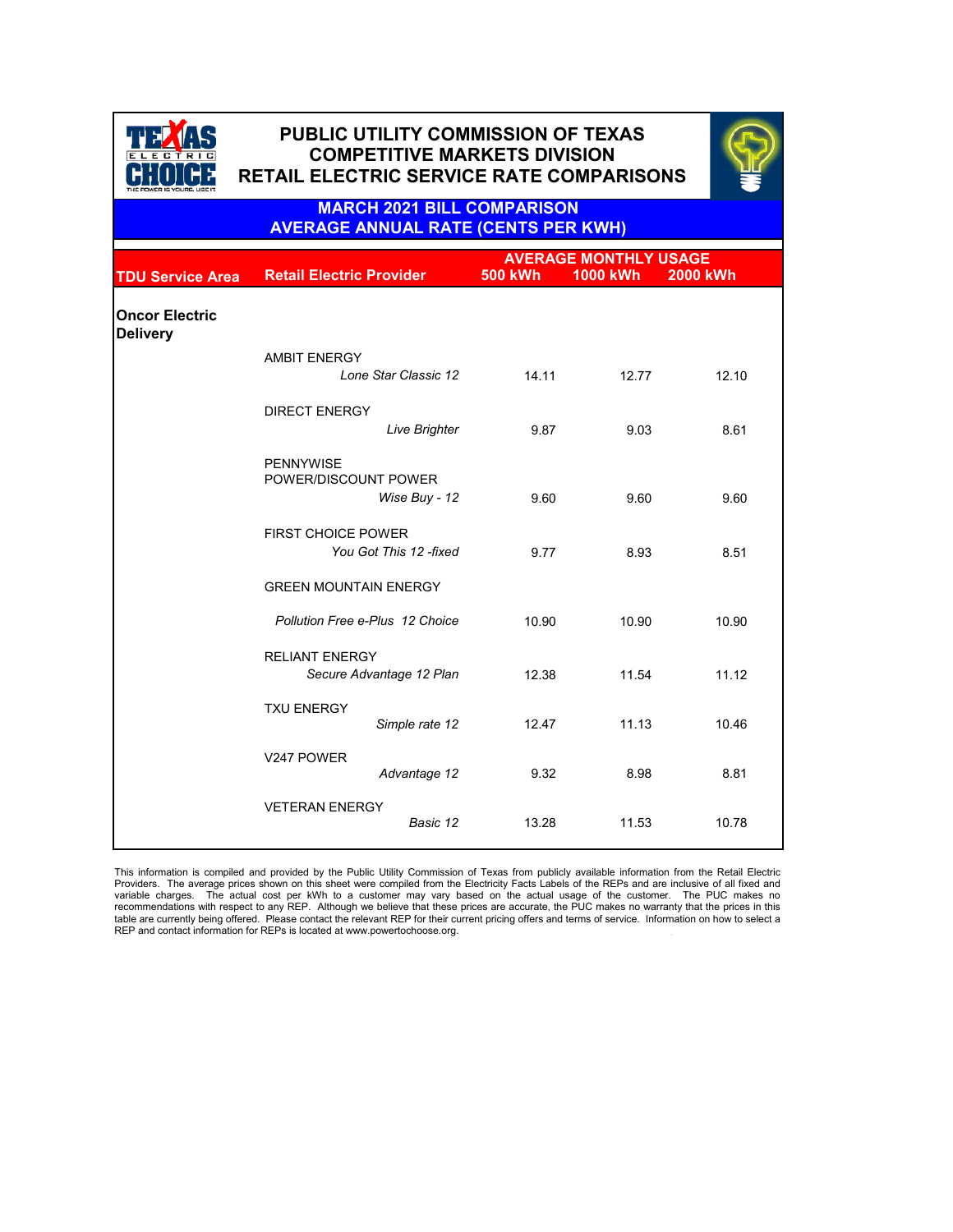



### **MARCH 2021 BILL COMPARISON AVERAGE ANNUAL RATE (CENTS PER KWH)**

|                           | <b>AVERAGE MONTHLY USAGE</b>                                    |                      |                |                 |                 |
|---------------------------|-----------------------------------------------------------------|----------------------|----------------|-----------------|-----------------|
| <b>TDU Service Area</b>   | <b>Retail Electric Provider</b>                                 |                      | <b>500 kWh</b> | <b>1000 kWh</b> | <b>2000 kWh</b> |
|                           |                                                                 |                      |                |                 |                 |
|                           |                                                                 |                      |                |                 |                 |
| <b>CenterPoint Energy</b> |                                                                 |                      |                |                 |                 |
| <b>Houston Electric</b>   |                                                                 |                      |                |                 |                 |
|                           |                                                                 |                      |                |                 |                 |
|                           | <b>AMBIT ENERGY</b>                                             |                      |                |                 |                 |
|                           |                                                                 | Lone Star Classic 12 | 15.33          | 13.89           | 13.18           |
|                           | <b>DIRECT ENERGY</b>                                            |                      |                |                 |                 |
|                           |                                                                 | Live Brighter 12     | 10.24          | 9.30            | 8.83            |
|                           |                                                                 |                      |                |                 |                 |
|                           |                                                                 |                      |                |                 |                 |
|                           | PENNYWISE POWER/DISCOUNT POWER                                  |                      |                |                 |                 |
|                           |                                                                 | Wise Buy - 12        | 9.50           | 9.50            | 9.50            |
|                           |                                                                 |                      |                |                 |                 |
|                           | <b>FIRST CHOICE POWER</b>                                       |                      |                |                 |                 |
|                           |                                                                 | You Got This 12      | 10.14          | 9.20            | 8.73            |
|                           |                                                                 |                      |                |                 |                 |
|                           | <b>GREEN MOUNTAIN ENERGY</b><br>Pollution Free e-Plus 12 Choice |                      | 11.60          | 11.60           | 11.60           |
|                           |                                                                 |                      |                |                 |                 |
|                           | <b>RELIANT ENERGY</b>                                           |                      |                |                 |                 |
|                           | Secure Advantage 12 Plan                                        |                      | 12.35          | 11.41           | 10.94           |
|                           |                                                                 |                      |                |                 |                 |
|                           | <b>TXU ENERGY</b>                                               |                      |                |                 |                 |
|                           |                                                                 | Simple Rate 12       | 13.04          | 11.60           | 10.88           |
|                           | V247 POWER                                                      |                      |                |                 |                 |
|                           |                                                                 | Advantage 12         | 10.91          | 9.49            | 8.86            |
|                           |                                                                 |                      |                |                 |                 |
|                           | <b>VETERAN ENERGY</b>                                           |                      |                |                 |                 |
|                           |                                                                 | Basic 12             | 10.29          | 9.85            | 9.63            |
|                           |                                                                 |                      |                |                 |                 |

This information is compiled and provided by the Public Utility Commission of Texas from publicly available information from the Retail Electric Providers. The<br>average prices shown on this sheet were compiled from the Ele cost per kWh to a customer may vary based on the actual usage of the customer. The PUC makes no recommendations with respect to any REP. Although we<br>believe that these prices are accurate, the PUC makes no warranty that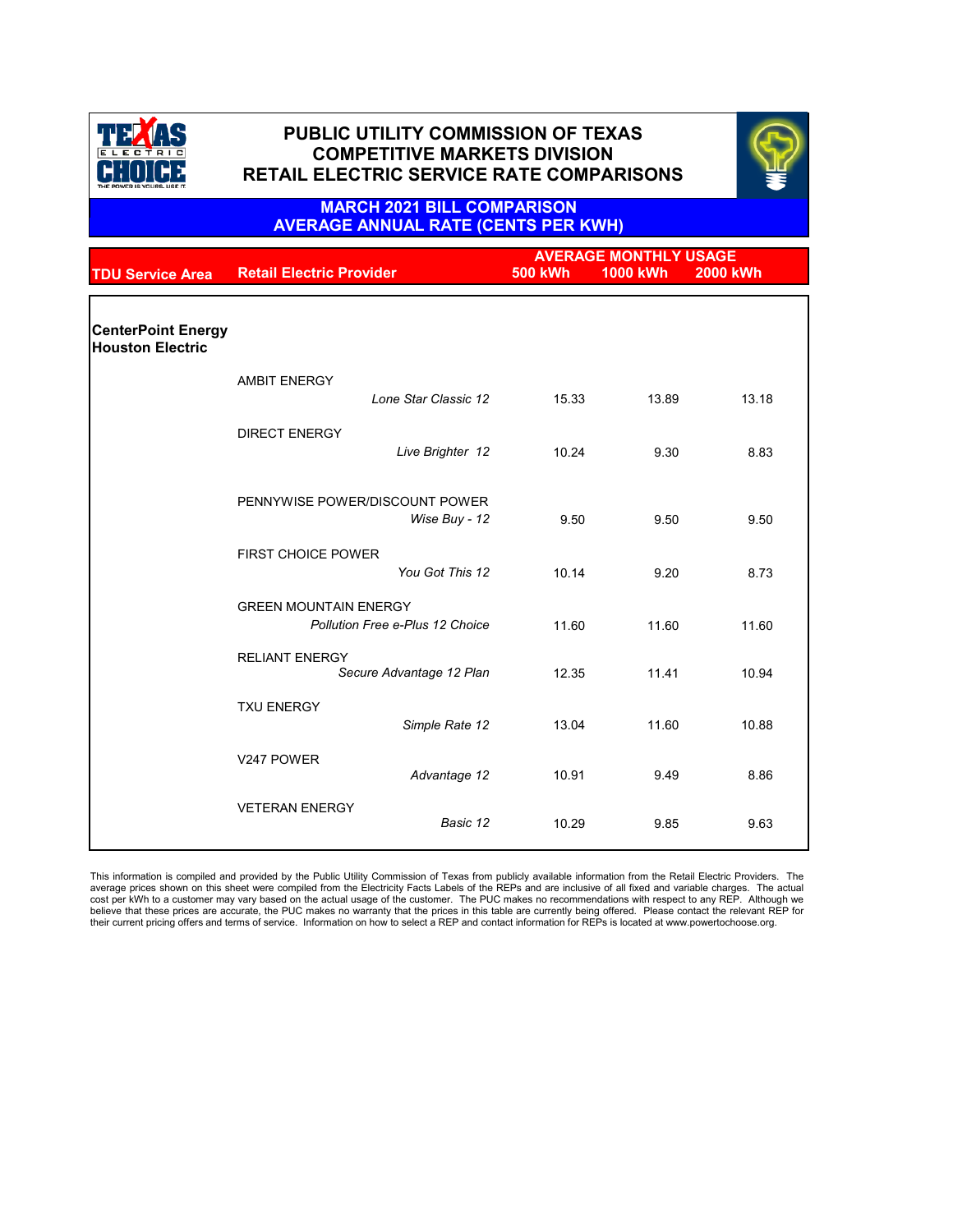



**MARCH 2021 BILL COMPARISON AVERAGE ANNUAL RATE (CENTS PER KWH)**

|                                  |                                                             |                | <b>AVERAGE MONTHLY USAGE</b> |                 |  |
|----------------------------------|-------------------------------------------------------------|----------------|------------------------------|-----------------|--|
|                                  | <b>TDU Service Area Retail Electric Provider</b>            | <b>500 kWh</b> | <b>1000 kWh</b>              | <b>2000 kWh</b> |  |
| <b>Texas-New Mexico</b><br>Power |                                                             |                |                              |                 |  |
|                                  | <b>AMBIT ENERGY</b><br>Lone Star Select One-Year            | 14.80          | 13.02                        | 0.00            |  |
|                                  | <b>DIRECT ENERGY</b><br>Live Brighter 12                    | 11.70          | 10.42                        | 9.78            |  |
|                                  | PENNYWISE POWER /<br><b>DISCOUNT POWER</b><br>Wise Buy - 12 | 10.60          | 10.60                        | 10.60           |  |
|                                  | <b>FIRST CHOICE POWER</b><br>You Got This 12                | 11.60          | 10.32                        | 9.68            |  |
|                                  | <b>GREEN MOUNTAIN ENERGY</b><br>Pollution Free e-Plus 12    | 12.30          | 12.30                        | 12.30           |  |
|                                  | <b>RELIANT ENERGY</b><br>Secure Advantage 12 Plan           | 13.64          | 12.36                        | 11.71           |  |
|                                  | <b>TXU ENERGY</b><br>Simple Rate 12                         | 14.60          | 12.82                        | 11.93           |  |
|                                  | V247<br>Advantage 12                                        | 14.68          | 13.19                        | 12.45           |  |
|                                  | <b>VETERAN ENERGY</b><br>Basic 12                           | 13.62          | 11.51                        | 10.46           |  |

This information is compiled and provided by the Public Utility Commission of Texas from publicly available information from the Retail Electric Providers. The average prices shown on this sheet were compiled from the Electricity Facts Labels of the REPs and are inclusive of all fixed and variable charges. The actual cost per kWh to a customer may vary based on the actual usage of the customer. The PUC makes no recommendations with respect to any REP. Although we believe that these prices are accurate, the PUC makes no warranty that the prices in this table are currently being offered. Please contact the relevant REP for their current pricing offers and terms of service. Information on how to select a REP and contact information for REPs is located at www.powertochoose.org.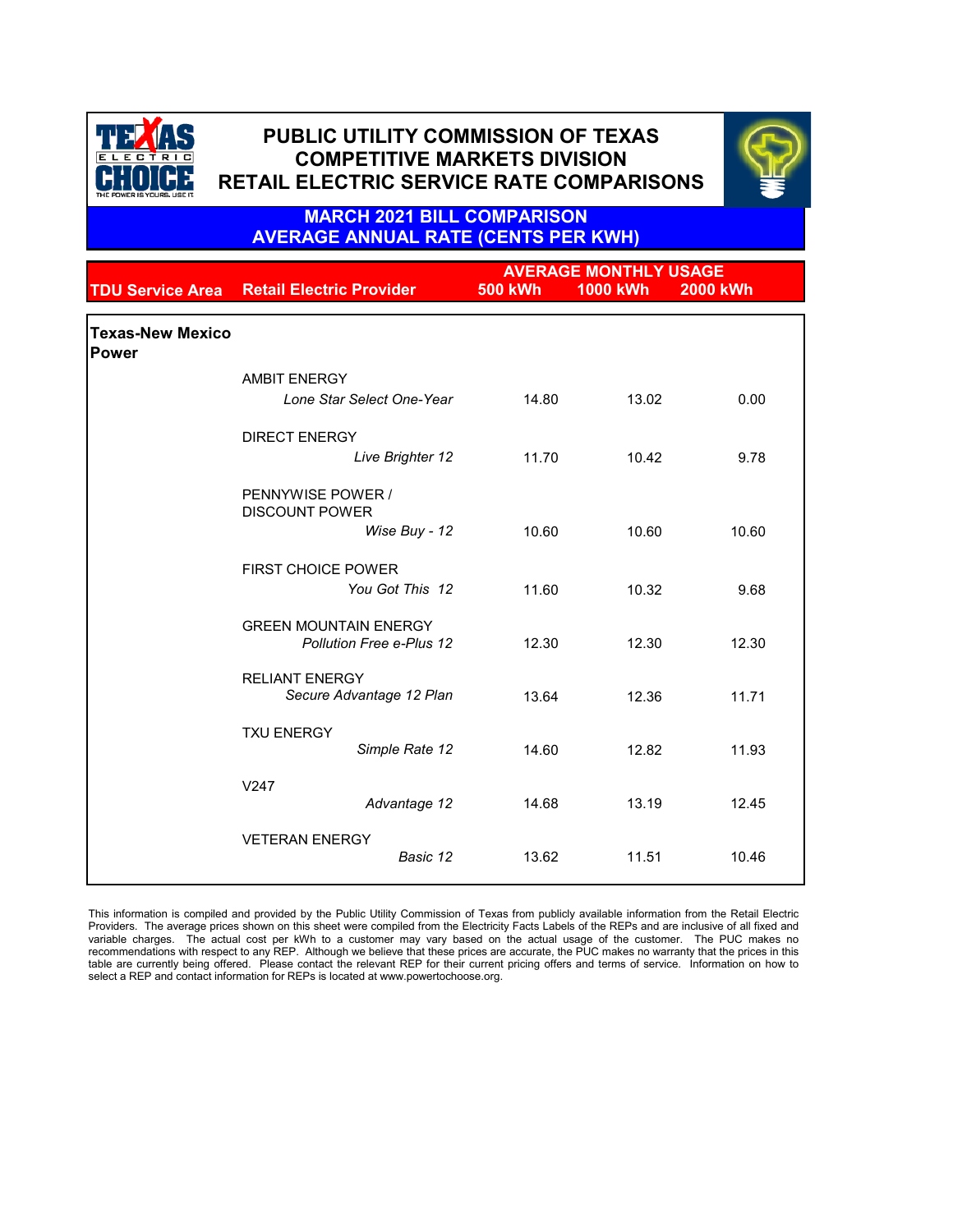



### **MARCH 2021 BILL COMPARISON AVERAGE ANNUAL RATE (CENTS PER KWH)**

|                          |                                                   | <b>AVERAGE MONTHLY USAGE</b> |                 |                 |
|--------------------------|---------------------------------------------------|------------------------------|-----------------|-----------------|
| <b>TDU Service Area</b>  | <b>Retail Electric Provider</b>                   | <b>500 kWh</b>               | <b>1000 kWh</b> | <b>2000 kWh</b> |
|                          |                                                   |                              |                 |                 |
| <b>AEP Texas Central</b> |                                                   |                              |                 |                 |
|                          | <b>AMBIT ENERGY</b>                               |                              |                 |                 |
|                          | Lone Star Select One-Year                         | 13.69                        | 12.70           | 12.20           |
|                          | <b>CPL RETAIL ENERGY</b>                          |                              |                 |                 |
|                          | <b>Price Protection Plan 12</b>                   | 10.59                        | 9.67            | 9.21            |
|                          | <b>DIRECT ENERGY</b>                              |                              |                 |                 |
|                          | Live Brighter 12                                  | 10.59                        | 9.67            | 9.21            |
|                          | PENNYWISE POWER / DISCOUNT<br><b>POWER</b>        |                              |                 |                 |
|                          | Wise Buy - 12                                     | 9.90                         | 9.90            | 9.90            |
|                          | <b>FIRST CHOICE POWER</b>                         |                              |                 |                 |
|                          | You Got This 12                                   | 10.49                        | 9.57            | 9.11            |
|                          | <b>GREEN MOUNTAIN ENERGY</b>                      |                              |                 |                 |
|                          | Pollution Free e-Plus 12                          | 11.60                        | 11.60           | 11.60           |
|                          | <b>RELIANT ENERGY</b><br>Secure Advantage 12 Plan | 12.81                        | 11.88           | 11.42           |
|                          |                                                   |                              |                 |                 |
|                          | <b>TXU ENERGY</b><br>Simple Rate 12               | 12.99                        | 11.57           | 10.86           |
|                          |                                                   |                              |                 |                 |
|                          | V247 Power<br>Advantage 12                        | 11.86                        | 10.74           | 10.18           |
|                          | <b>VETERAN ENERGY</b>                             |                              |                 |                 |
|                          | Basic 12                                          | 10.67                        | 10.25           | 10.03           |
|                          |                                                   |                              |                 |                 |

This information is compiled and provided by the Public Utility Commission of Texas from publicly available information from the Retail Electric Providers. The average prices shown on this sheet were compiled from the Electricity Facts Labels of the REPs and are inclusive of all fixed and variable charges.<br>The actual cost per kWh to a customer may vary based on the actual usa contact the relevant REP for their current pricing offers and terms of service. Information on how to select a REP and contact information for REPs is located at www.powertochoose.org.